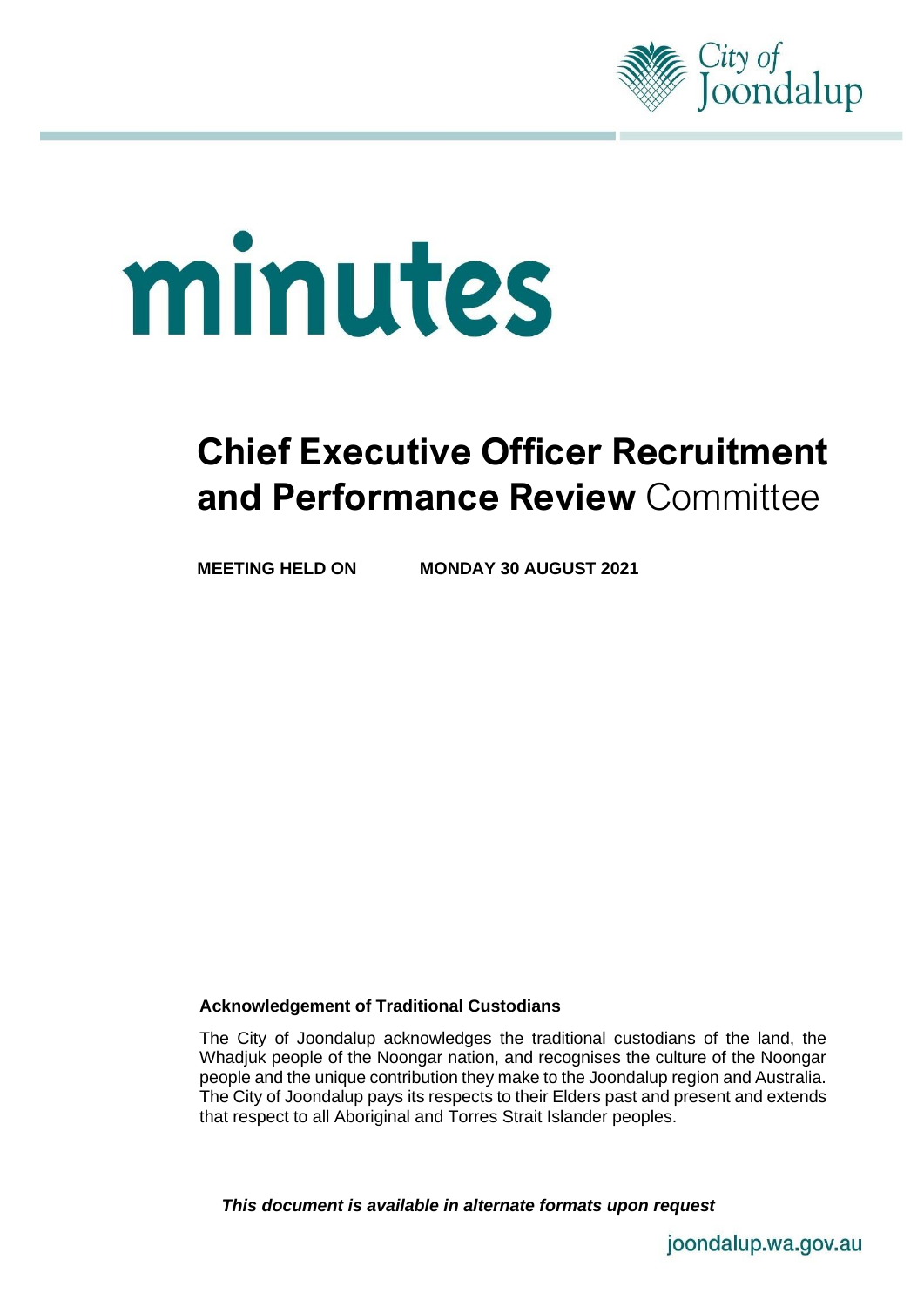# **TABLE OF CONTENTS**

| <b>ITEM</b><br>NO. | <b>TITLE</b>                                                                                                              | <b>PAGE</b><br>NO. |
|--------------------|---------------------------------------------------------------------------------------------------------------------------|--------------------|
|                    | <b>ACKNOWLEDGEMENT OF TRADITIONAL CUSTODIANS</b>                                                                          | 3                  |
|                    | <b>DECLARATION OF OPENING</b>                                                                                             | 3                  |
|                    | FINANCIAL<br><b>DECLARATIONS OF</b><br>INTEREST /<br><b>PROXIMITY</b><br>INTEREST / INTEREST THAT MAY AFFECT IMPARTIALITY | 4                  |
|                    | <b>APOLOGIES AND LEAVE OF ABSENCE</b>                                                                                     | 4                  |
|                    | <b>CONFIRMATION OF MINUTES</b>                                                                                            | 5                  |
|                    | ANNOUNCEMENTS BY THE PRESIDING MEMBER WITHOUT<br><b>DISCUSSION</b>                                                        | 5                  |
|                    | <b>IDENTIFICATION OF MATTERS FOR WHICH THE MEETING MAY BE</b><br><b>CLOSED TO THE PUBLIC</b>                              | 5                  |
|                    | <b>PETITIONS AND DEPUTATIONS</b>                                                                                          | 5                  |
|                    | <b>REPORT</b>                                                                                                             | 6                  |
| 1                  | CONFIDENTIAL - CHIEF EXECUTIVE OFFICER ANNUAL<br>PERFORMANCE REVIEW - PRE-INTERVIEW                                       | 6                  |
|                    | <b>URGENT BUSINESS</b>                                                                                                    | 9                  |
|                    | <b>MOTIONS OF WHICH PREVIOUS NOTICE HAS BEEN GIVEN</b>                                                                    | 9                  |
|                    | <b>REQUESTS FOR REPORTS FOR FUTURE CONSIDERATION</b>                                                                      | 9                  |
|                    | <b>CLOSURE</b>                                                                                                            | 9                  |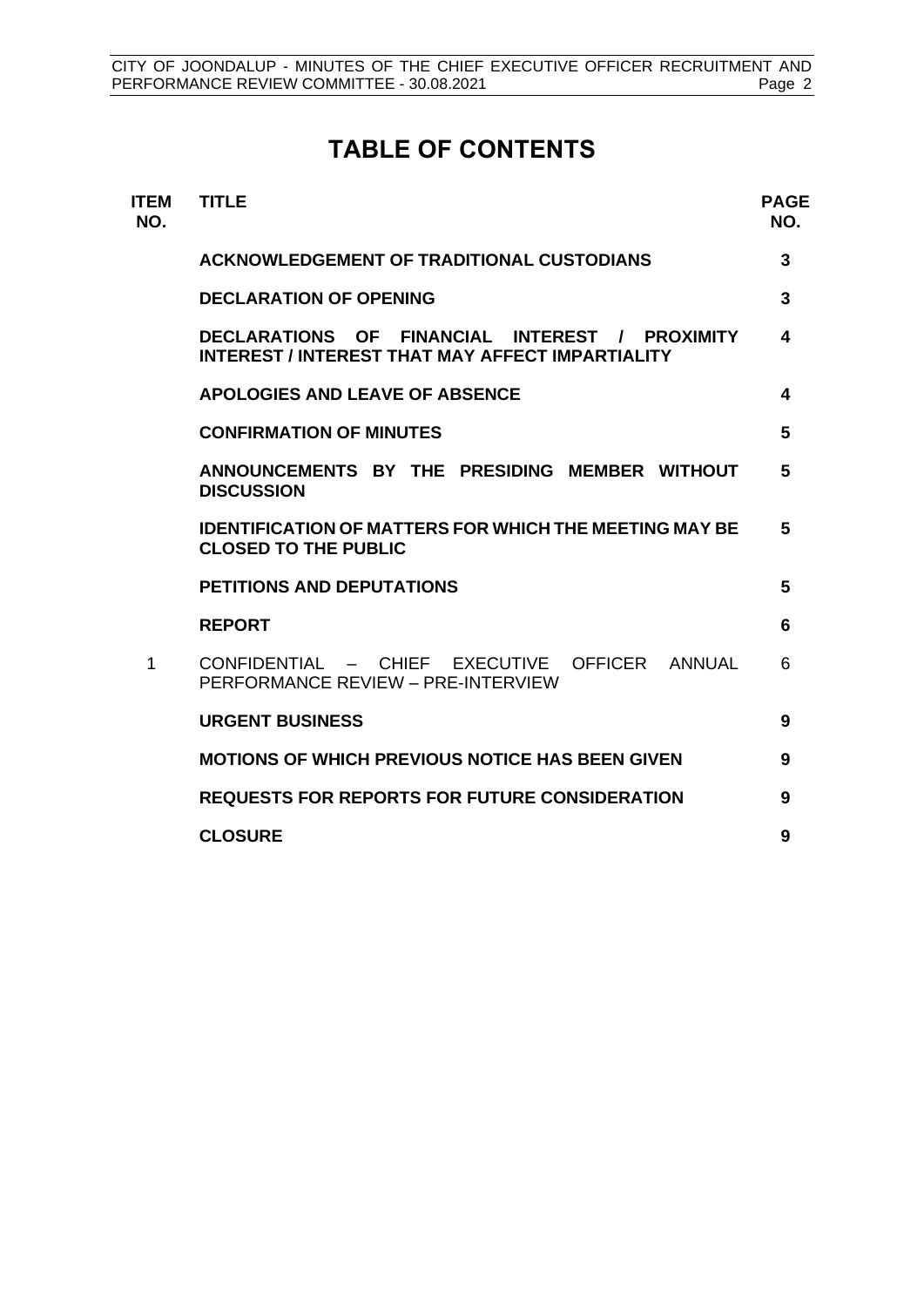# **CITY OF JOONDALUP**

**MINUTES OF THE CHIEF EXECUTIVE OFFICER RECRUITMENT AND PERFORMANCE REVIEW COMMITTEE MEETING HELD IN CONFERENCE ROOM 1, JOONDALUP CIVIC CENTRE, BOAS AVENUE, JOONDALUP ON MONDAY 30 AUGUST 2021.**

#### **ATTENDANCE**

#### **Committee Members**

Cr Russ Fishwick, JP Mayor Hon. Albert Jacob, JP Cr Russell Poliwka Cr Kerry Hollywood Cr Philippa Taylor Cr John Chester Cr John Raftis

*Presiding Member Deputy Presiding Member*

*from 5.50pm*

*absent from 7.17pm to 7.19pm*

#### **Observers**

Cr John Logan Cr Tom McLean, JP Cr Suzanne Thompson

#### **Officers**

Mr Jamie Parry Mr Brad Sillence Director Governance and Strategy Manager Governance

#### **Guests**

Ms Helen Hardcastle **Learning Horizons** 

# <span id="page-2-0"></span>**ACKNOWLEDGEMENT OF TRADITIONAL CUSTODIANS**

Prior to the opening of the Chief Executive Officer Recruitment and Performance Review Committee meeting, the Presiding Member acknowledged the traditional custodians of the land.

# <span id="page-2-1"></span>**DECLARATION OF OPENING**

The Presiding Member declared the meeting open at 5.46pm.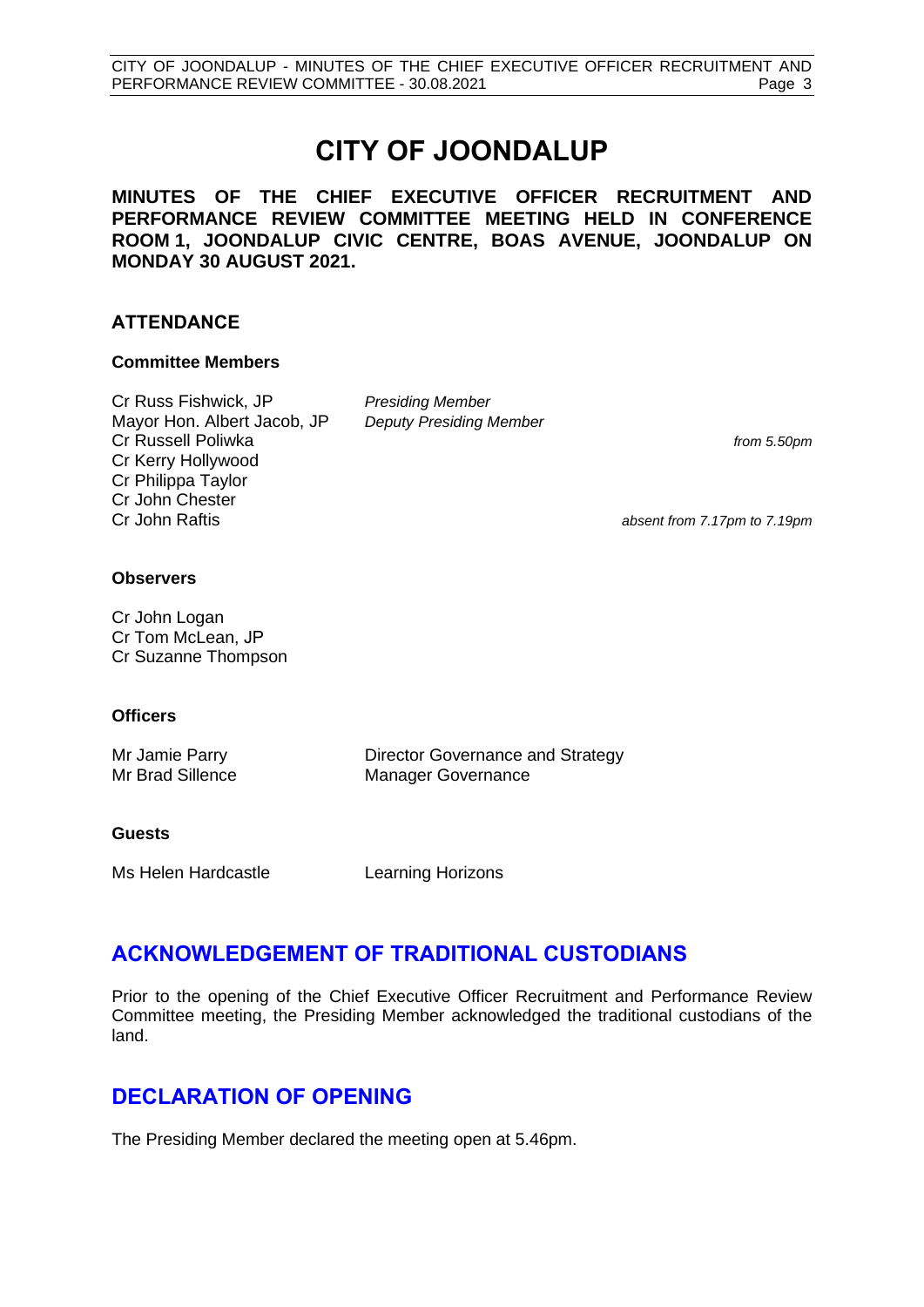# <span id="page-3-0"></span>**DECLARATIONS OF FINANCIAL INTEREST / PROXIMITY INTEREST / INTEREST THAT MAY AFFECT IMPARTIALITY**

#### **Disclosure of Financial Interest**

A declaration under this section requires that the nature of the interest must be disclosed. Consequently a member who has made a declaration must not preside, participate in, or be present during any discussion or decision-making procedure relating to the matter the subject of the declaration. An employee is required to disclose their financial interest and if required to do so by the Council must disclose the extent of the interest. Employees are required to disclose their financial interests where they are required to present verbal or written reports to the Council. Employees are able to continue to provide advice to the Council in the decision making process if they have disclosed their interest.

| <b>Name / Position</b>    | Mr James Pearson, Chief Executive Officer.                         |  |  |
|---------------------------|--------------------------------------------------------------------|--|--|
| Item No. / Subject        | Item 1 - Confidential - Chief Executive Officer Annual Performance |  |  |
|                           | Review - Pre-Interview Report.                                     |  |  |
| <b>Nature of Interest</b> | l Financial Interest.                                              |  |  |
| <b>Extent of Interest</b> | Mr Pearson holds the position of Chief Executive Officer.          |  |  |

#### **Disclosure of interest affecting Impartiality**

Elected Members (in accordance with clause 22 of Schedule 1 of the *Local Government [Model Code of Conduct] Regulations 2021*) and employees (in accordance with the Code of Conduct) are required to declare any interest that may affect their impartiality in considering a matter. This declaration does not restrict any right to participate in or be present during the decision-making process. The Elected Member / employee is also encouraged to disclose the nature of their interest.

| <b>Name / Position</b>     | Mr Jamie Parry, Director Governance and Strategy.                  |  |
|----------------------------|--------------------------------------------------------------------|--|
| Item No. / Subject $\vert$ | Item 1 - Confidential - Chief Executive Officer Annual Performance |  |
|                            | Review - Pre-Interview Report.                                     |  |
| <b>Nature of Interest</b>  | Interest that may affect impartiality.                             |  |
| <b>Extent of Interest</b>  | Due to the nature of Mr Parry's employment relationship with the   |  |
|                            | <b>Chief Executive Officer.</b>                                    |  |

# <span id="page-3-1"></span>**APOLOGIES AND LEAVE OF ABSENCE**

Nil.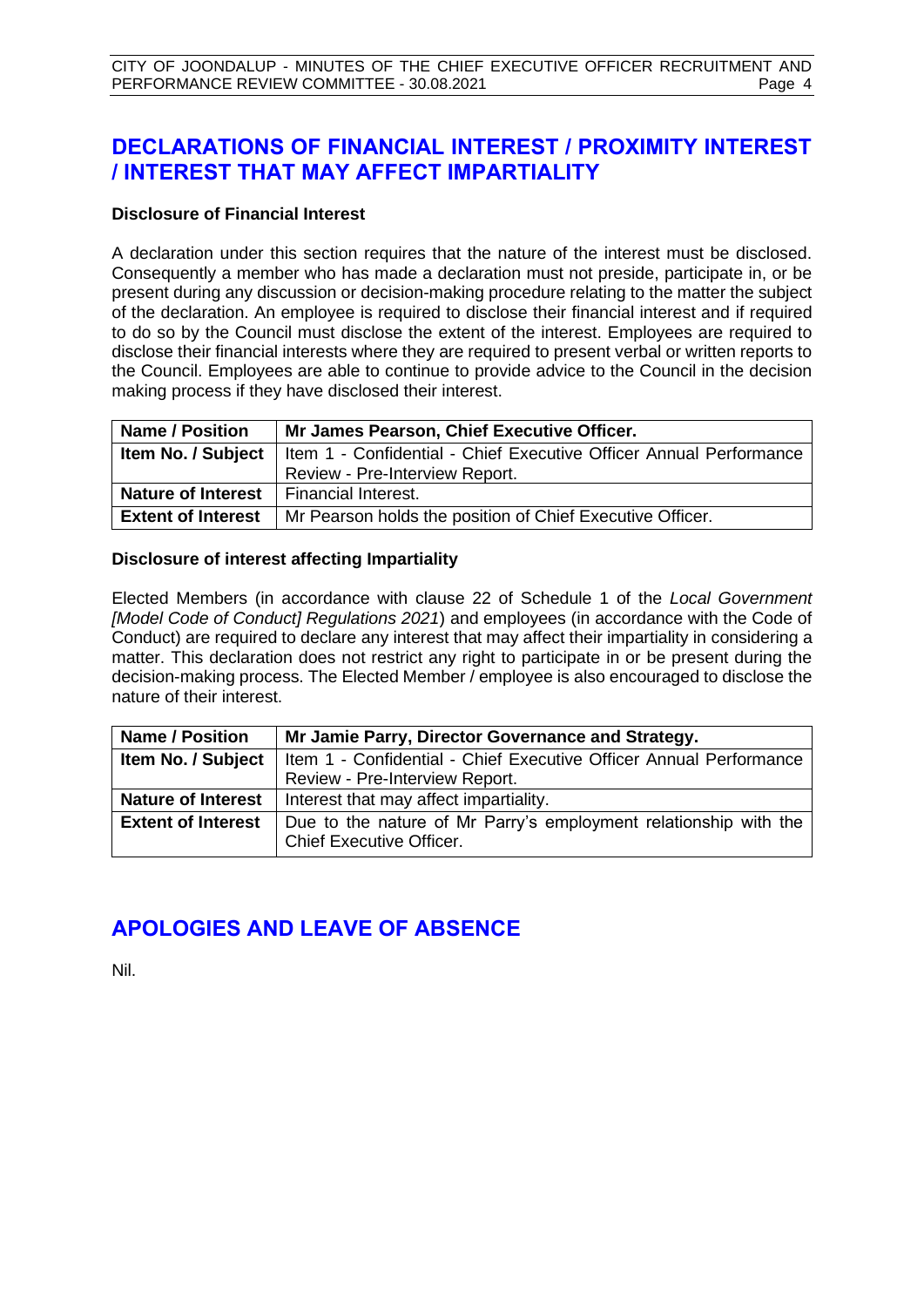CITY OF JOONDALUP - MINUTES OF THE CHIEF EXECUTIVE OFFICER RECRUITMENT AND PERFORMANCE REVIEW COMMITTEE - 30.08.2021 Page 5

#### <span id="page-4-0"></span>**CONFIRMATION OF MINUTES**

**MINUTES OF THE CHIEF EXECUTIVE OFFICER RECRUITMENT AND PERFORMANCE REVIEW COMMITTEE MEETING HELD ON 24 NOVEMBER 2020 AND THE SPECIAL CHIEF EXECUTIVE OFFICER RECRUITMENT AND PERFORMANCE REVIEW COMMITTEE MEETINGS HELD ON 30 NOVEMBER 2020, 8 DECEMBER 2020, 13 APRIL 2021, 8 JUNE 2021 AND 6 JULY 2021**

**MOVED Mayor Jacob, SECONDED Cr Hollywood that the Minutes of the following Committee meetings be CONFIRMED as a true and correct record:**

- **1 Chief Executive Officer Recruitment and Performance Review Committee Meeting held on 24 November 2020;**
- **2 Special Chief Executive Officer Recruitment and Performance Review Committee Meeting held on 30 November 2020;**
- **3 Special Chief Executive Officer Recruitment and Performance Review Meeting held on 8 December 2020;**
- **4 Special Chief Executive Officer Recruitment and Performance Review Meeting held on 13 April 2021;**
- **5 Special Chief Executive Officer Recruitment and Performance Review Meeting held on 8 June 2021;**
- **6 Special Chief Executive Officer Recruitment and Performance Review Meeting held on 6 July 2021.**

#### **The Motion was Put and CARRIED (6/0)**

**In favour of the Motion:** Cr Fishwick, Mayor Jacob, Crs Chester, Hollywood, Raftis and Taylor.

### <span id="page-4-1"></span>**ANNOUNCEMENTS BY THE PRESIDING MEMBER WITHOUT DISCUSSION**

Nil.

# <span id="page-4-2"></span>**IDENTIFICATION OF MATTERS FOR WHICH THE MEETING MAY BE CLOSED TO THE PUBLIC**

In accordance with Clause 5.2 of the City's *Meeting Procedures Local Law 2013*, this meeting was not open to the public.

#### <span id="page-4-3"></span>**PETITIONS AND DEPUTATIONS**

Nil.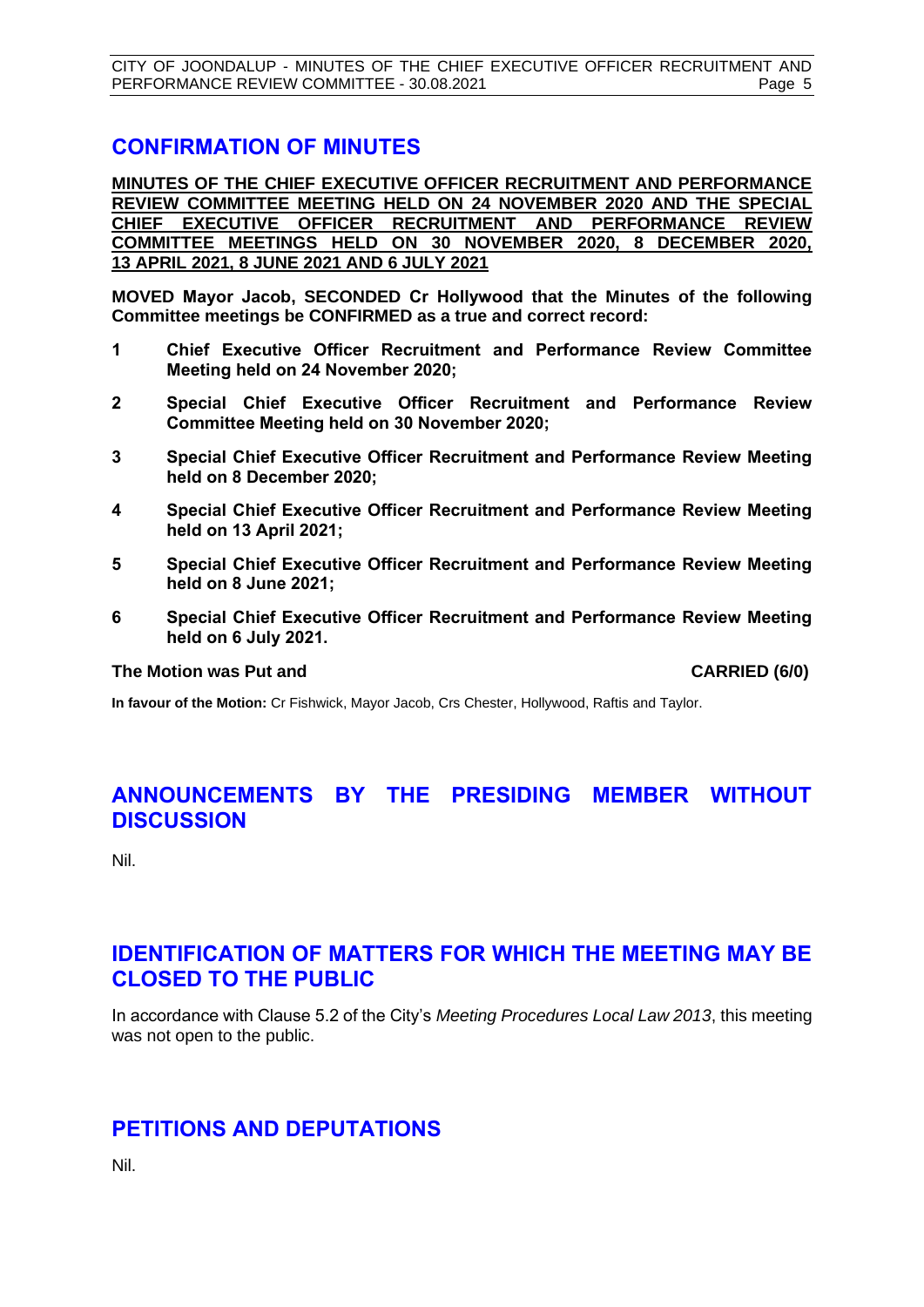# <span id="page-5-0"></span>**REPORT**

#### **Disclosure of Financial Interest**

| <b>Name / Position</b>                          | Mr James Pearson, Chief Executive Officer.                                                     |  |
|-------------------------------------------------|------------------------------------------------------------------------------------------------|--|
|                                                 | <b>Item No. / Subject</b>   Item 1 - Confidential - Chief Executive Officer Annual Performance |  |
|                                                 | Review - Pre-Interview Report.                                                                 |  |
| <b>Nature of Interest</b>   Financial Interest. |                                                                                                |  |
| <b>Extent of Interest</b>                       | Mr Pearson holds the position of Chief Executive Officer.                                      |  |

**Disclosure of interest affecting Impartiality**

| <b>Name / Position</b>    | Mr Jamie Parry, Director Governance and Strategy.                                                   |  |
|---------------------------|-----------------------------------------------------------------------------------------------------|--|
| Item No. / Subject        | Item 1 - Confidential - Chief Executive Officer Annual Performance                                  |  |
|                           | Review - Pre-Interview Report.                                                                      |  |
| <b>Nature of Interest</b> | Interest that may affect impartiality.                                                              |  |
| <b>Extent of Interest</b> | Due to the nature of Mr Parry's employment relationship with the<br><b>Chief Executive Officer.</b> |  |

# <span id="page-5-1"></span>**ITEM 1 CHIEF EXECUTIVE OFFICER ANNUAL PERFORMANCE REVIEW - PRE-INTERVIEW REPORT**

| <b>WARD</b>                           | All                                                                                                                                                                                                 |                                                                                                                                                                              |  |
|---------------------------------------|-----------------------------------------------------------------------------------------------------------------------------------------------------------------------------------------------------|------------------------------------------------------------------------------------------------------------------------------------------------------------------------------|--|
| <b>RESPONSIBLE</b><br><b>DIRECTOR</b> | Mr Jamie Parry<br>Governance and Strategy                                                                                                                                                           |                                                                                                                                                                              |  |
| <b>FILE NUMBERS</b>                   | 74574, 108783                                                                                                                                                                                       |                                                                                                                                                                              |  |
| <b>ATTACHMENTS</b>                    | Attachment 1                                                                                                                                                                                        | Chief<br>Executive<br>Officer's<br>Annual<br>Performance Review 2021 - Report by<br><b>Consultant on Elected Member Feedback</b><br>(Confidential - distributed separately). |  |
|                                       | Attachment 2                                                                                                                                                                                        | Chief Executive Officer's Self Evaluation<br>Report - CEO Performance Review 2021<br>(Confidential - previously distributed<br>separately to all elected members).           |  |
|                                       | Attachment 3                                                                                                                                                                                        | Revised draft Key Performance Indicators<br>for 2021-22 (Confidential - distributed<br>separately).                                                                          |  |
|                                       | (Please Note:                                                                                                                                                                                       | Report and Attachments<br>The<br>are<br>Confidential and will appear in the official<br>Minute Book only)                                                                    |  |
| <b>AUTHORITY / DISCRETION</b>         | Executive – The substantial direction setting and oversight<br>role of Council, such as adopting plans and reports,<br>accepting tenders, directing operations, setting<br>and<br>amending budgets. |                                                                                                                                                                              |  |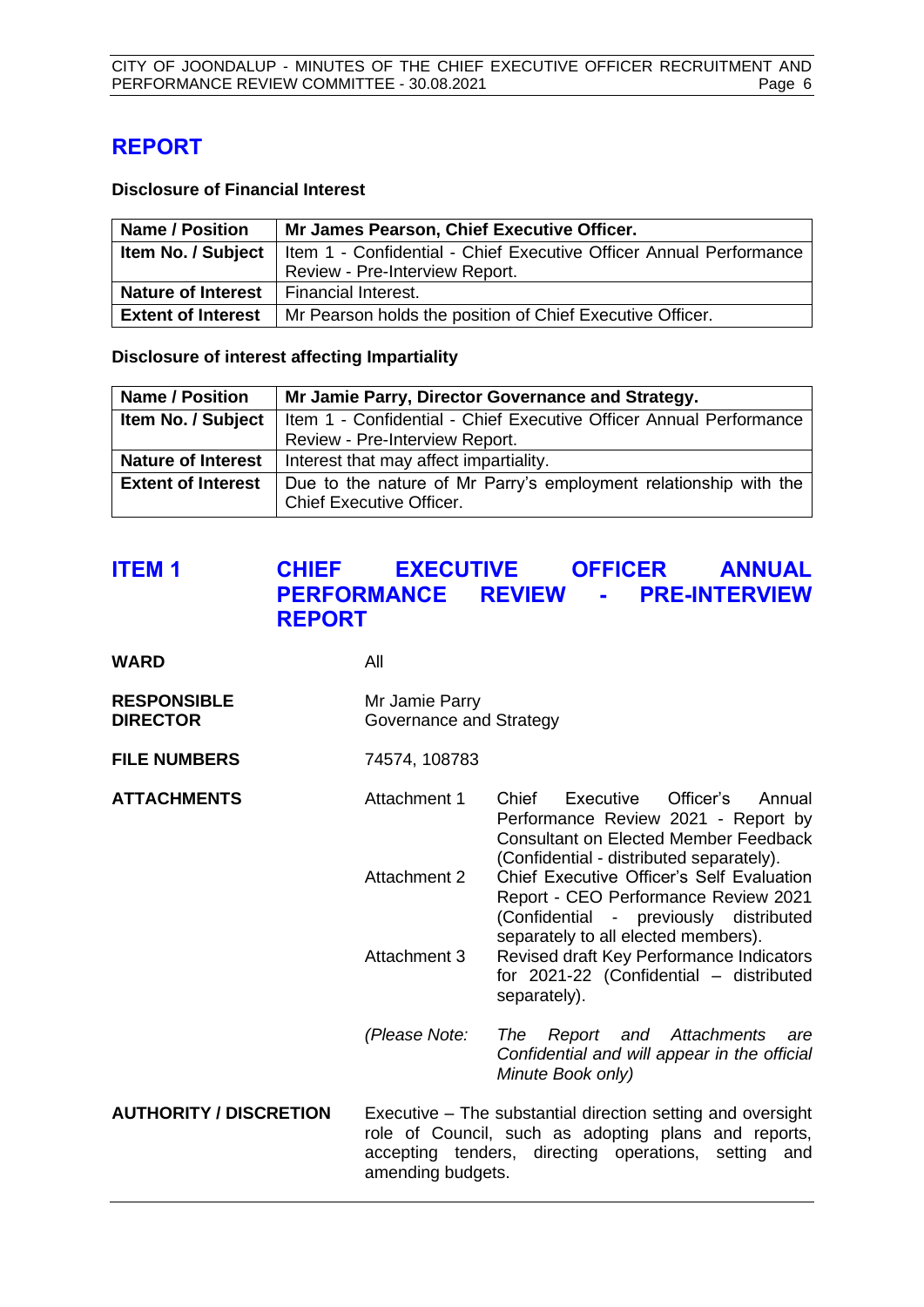CITY OF JOONDALUP - MINUTES OF THE CHIEF EXECUTIVE OFFICER RECRUITMENT AND PERFORMANCE REVIEW COMMITTEE - 30.08.2021 Page 7

This report is confidential in accordance with Section 5.23(2)(a) of the *Local Government Act 1995*, which permits the meeting to be closed to the public for business relating to the following:

*(a) a matter affecting an employee or employees.*

A full report was provided to Elected Members under separate cover. The report is not for publication.

#### **OFFICER'S RECOMMENDATION**

That the Chief Executive Officer Recruitment and Performance Review Committee:

- 1 NOTES that the requirements of clause 11.4 of the Chief Executive Officer's Employment Contract have been met, in relation to the Chief Executive Officer completing a self-evaluation report assessing his performance against the prescribed Key Performance Indicators;
- 2 RECEIVES the Chief Executive Officer's Self Evaluation Report on his performance as per Attachment 2 to this Report;
- 3 NOTES that the requirements of clause 11.6(b) of the Chief Executive Officer's Employment Contract have been met, in relation to inviting all elected members to make written comments on the Chief Executive Officer's performance;
- 4 RECEIVES the Consultant's Report on Elected Member Feedback as per Attachment 1 to this Report;
- 5 NOTES the draft 2021-22 Key Performance Indicators for the Chief Executive Officer as tabled and discussed at the Chief Executive Officer Recruitment and Performance Review Committee at its meeting held on 30 August 2021, for consideration and discussion with the Chief Executive Officer at the Chief Executive Officer Performance Interview to be held 31 August 2021.
- *Cr Poliwka entered the room at 5.50pm.*

*Cr Raftis left the room at 7.17pm and returned at 7.19pm.*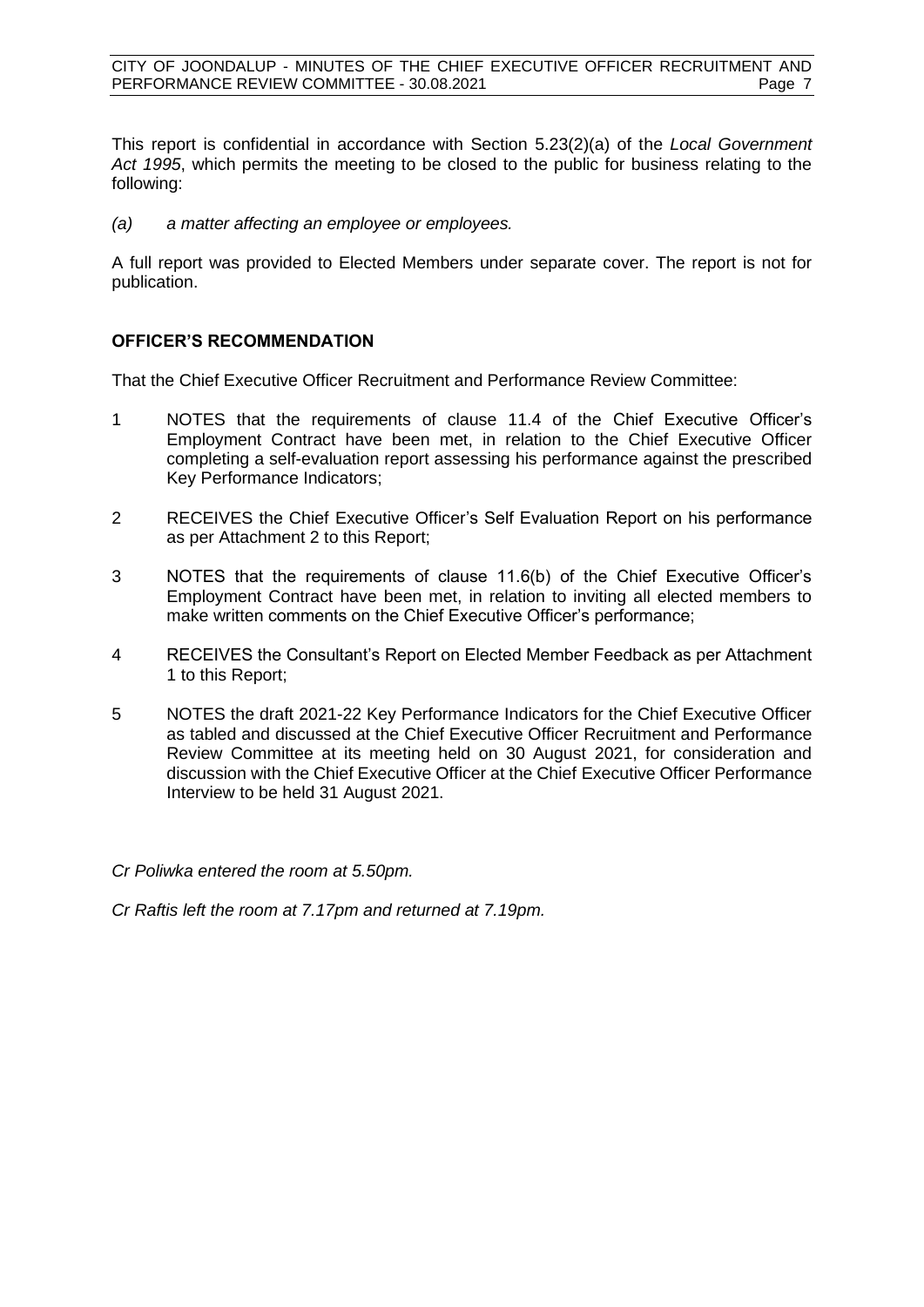**MOVED Mayor Jacob, SECONDED Cr Hollywood that the Chief Executive Officer Recruitment and Performance Review Committee:**

- **1 NOTES that the requirements of clause 11.4 of the Chief Executive Officer's Employment Contract have been met, in relation to the Chief Executive Officer completing a self-evaluation report assessing his performance against the prescribed Key Performance Indicators;**
- **2 RECEIVES the Chief Executive Officer's Self Evaluation Report on his performance as per Attachment 2 to this Report;**
- **3 NOTES that the requirements of clause 11.6(b) of the Chief Executive Officer's Employment Contract have been met, in relation to inviting all elected members to make written comments on the Chief Executive Officer's performance;**
- **4 RECEIVES the Consultant's Report on Elected Member Feedback as per Attachment 1 to this Report;**
- **5 ENDORSES the draft 2021-22 Key Performance Indicators for the Chief Executive Officer as tabled and as amended by the Committee at the Chief Executive Officer Recruitment and Performance Review Committee at its meeting held on 30 August 2021, for consideration and discussion with the Chief Executive Officer at the Chief Executive Officer Performance Interview to be held 31 August 2021.**

#### **The Motion was Put and CARRIED (7/0)**

**In favour of the Motion:** Cr Fishwick, Mayor Jacob, Crs Chester, Hollywood, Poliwka, Raftis and Taylor.